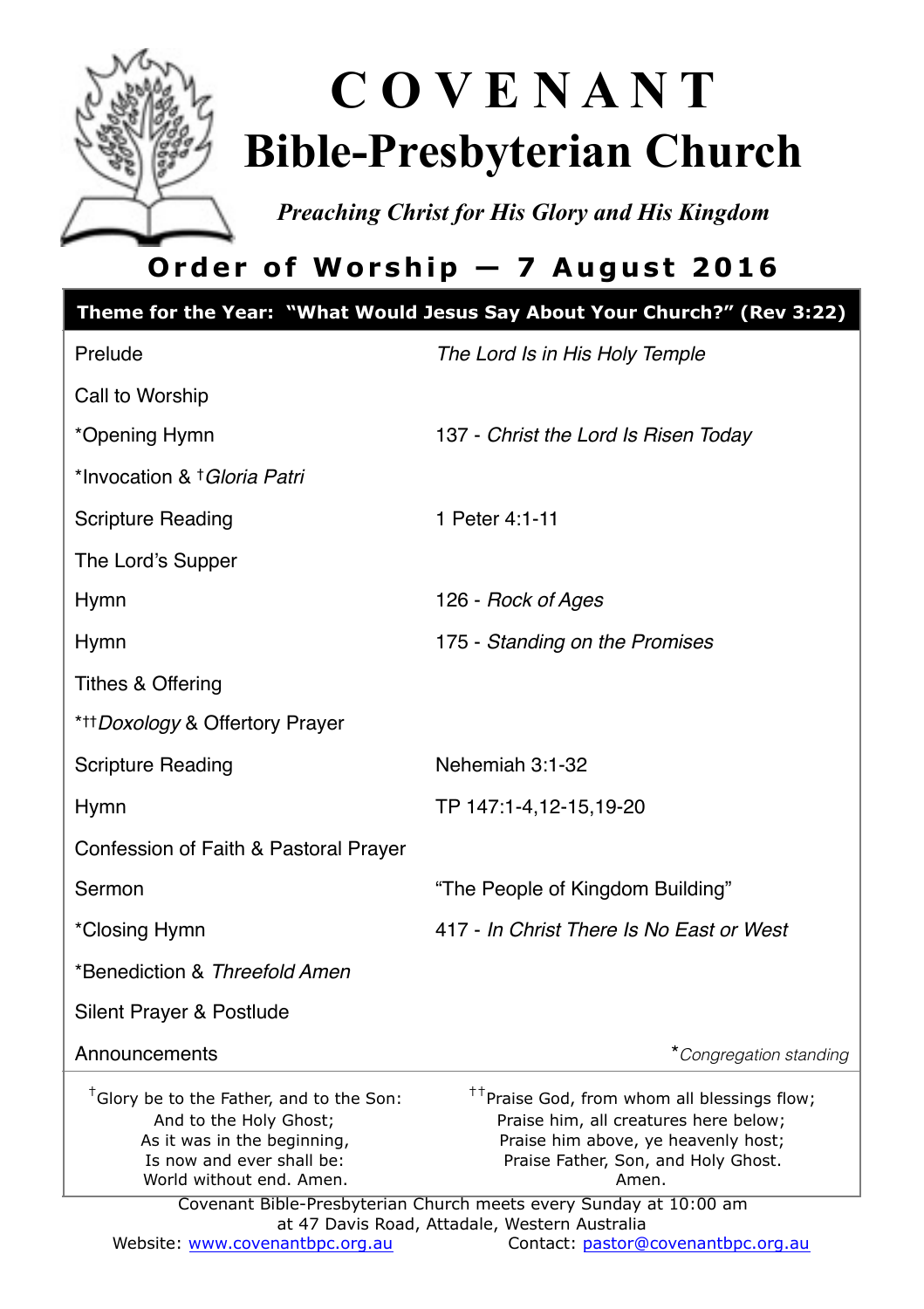#### *Jesus Transformed His Disciples*

From someone who abandoned his Lord, Peter was changed to one who fed the sheep.

From someone who wanted to be greatest, James served the flock by being the first Apostle to be martyred.

From a young hothead - wanting to burn up the Samaritans - John became the Apostle of Love.

Jesus was a master teacher and exemplar. But no where is this seen clearer than in the life of the Apostle Paul.

He told the Corinthians in 1 Cor 11:1 - *"Be ye followers of me, even as I also am of Christ."* He followed Christ and was an example to others.

#### *The Apostle of Grace*

If John was the Apostle of Love, Paul was the Apostle of Grace.

In Acts 20:24, he revealed that his ministry from Christ was *"to testify the gospel of the grace of God."*

While this was the ministry given to all the Apostles, Paul writes about it most. In his epistles, the word "grace" is mentioned 144 times - more often than all the rest of the Bible together and nearly twice as often as the whole OT and 4 Gospels put together.

This, however, was not how he began.

Paul's early life was marked by religious zeal, brutal violence, and the relentless persecution of the early church.

#### *A Man of the Law*

In Philippians 3, Paul described what he was like before Christ. He was a true blue Jew - circumcised on the eighth day according to the Law; he was a Pharisee - a teacher of the Law; he was very precise in keeping the Law - he was blameless; and he persecuted those who did not conform to the Law.

He was born in Tarsus (present day Turkey) to Benjamite parents who were Pharisees.

In his early teens, he sent to study under Rabbi Gamaliel - one of the chief rabbis. Paul was trained in the Law and became part of the ruling council of the Jews - the Sanhedrin. He was zealous in quashing Christians - those who would live by grace.

In Acts 5, when Peter preached to the Sanhedrin about Jesus, Paul was there. Had it not been for Gamaliel, who calmed the council, Paul may well have started stoning Peter.

He was there at the stoning of Stephen (Acts 7:58). And he wreaked havoc upon the Christians - Acts 8:3 - *"As for Saul, he made havock of the church, entering into every house, and haling men and women committed them to prison."*

#### *A Man Who Encountered Christ*

Paul's life completely changed when he encountered Christ. He was on his way to Damascus, where he intended to drag Christians back to Jerusalem to stand trial.

There on the road, a bright light shone on him, blinding him. Christ asked Paul - *"why persecutest thou me?"*

From this moment, Paul's life turned upside down. He immediately went into the synagogues to preach that Christ was the Son of God.

This boldness to identify with God's true people was proof that he had indeed been born again.

His ministry took him all around. Ironically, the Christians that were driven out of Jerusalem and Judea as a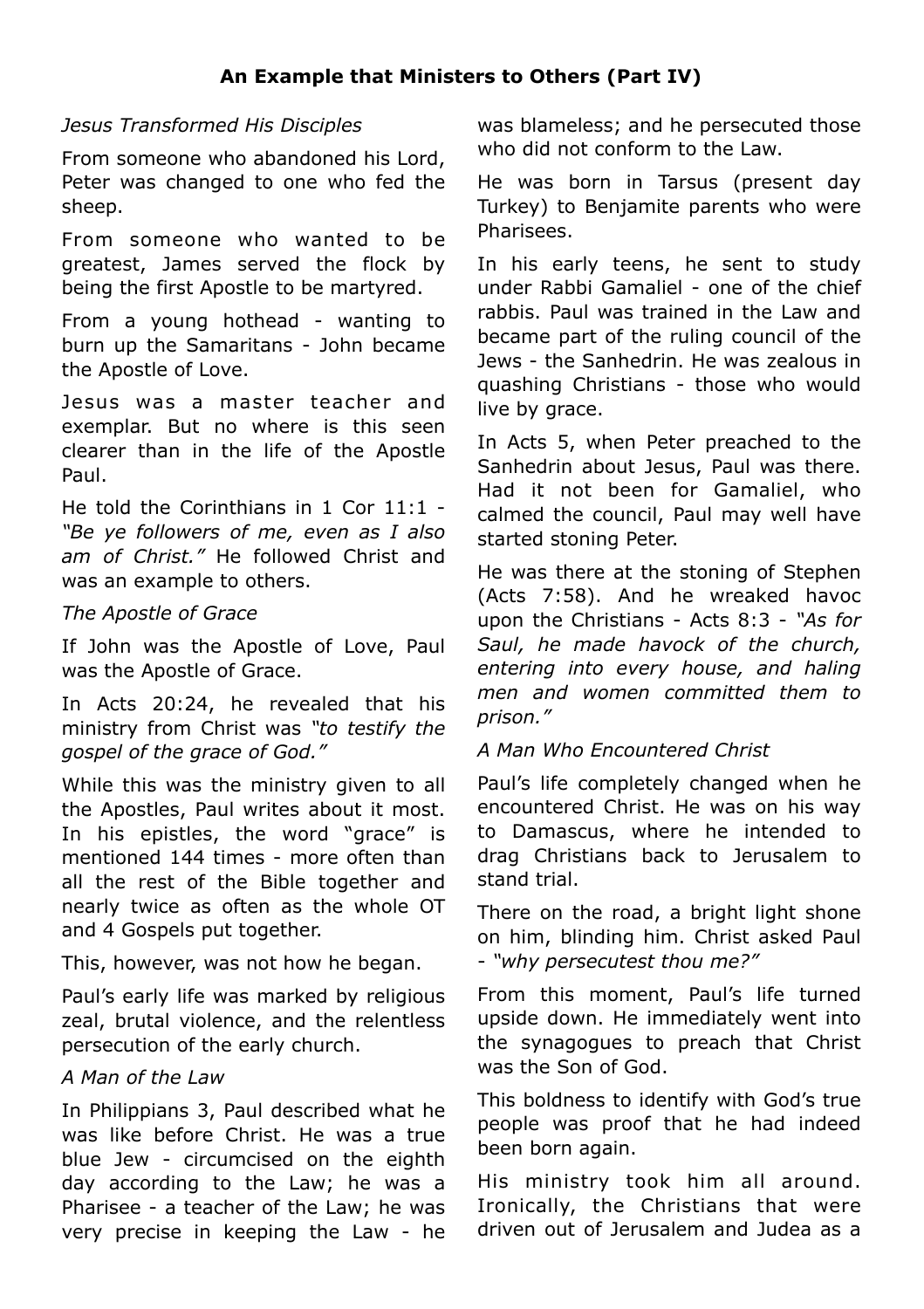result of Paul's former persecution, were the very Christians he ministered to and preached to after he was converted.

#### *Paul as Example*

Paul was an example of a changed person. If Paul can be changed, anyone can be changed. He was a persecutor of Christians and then he became a Christian. His life was changed by God's saving grace through Jesus Christ.

He had done terrible things; and all these things he did under the impression he was doing it for God. But God saved him and showed him the truth.

Paul was an example of a humble servant. Moses was called the meekest man on earth. Despite the opposition he experienced on several occasions, it was the Lord who vindicated him.

Perhaps the equivalent of Moses in the New Testament was Paul. Acts 20:19 tells us that Paul served *"the Lord with all humility of mind, and with many tears, and temptations, which befell [him] by the lying in wait of the Jews."*

He was a testimony of humble service despite the many oppositions he experienced.

But make no mistake, despite his meekness, Paul was also bold. He was an example of a bold witness.

It was said of him in Acts 28:31 that he was *"preaching the kingdom of God, and teaching those things which concern the Lord Jesus Christ, with all confidence, no man forbidding him."*

He was not afraid to tell others of what Christ had done in his life - changing him from what he was to the Apostle of Grace.

Paul was an example of complete surrender. When Paul wrote the book of Philippians, he was in prison. But he saw even this turn of events as something that God would use to further the kingdom (Phil 1:12).

Whether he lived or died, it didn't matter. *"For to me to live is Christ, to die is gain"* (Phil 1:21).

#### *Our Example*

Paul told his readers to follow his example, even as he followed Christ's example.

Are we able to call upon others to follow after our example? Has there been change in our lives? Following Paul, is there change, humility, boldness in witnessing, and surrender?

May the Lord be pleased to work in us as we surrender to him.

*~ Pastor*

88888

#### **Westminster Larger Catechism**

Q. 87. What are we to believe concerning the resurrection?

A. We are to believe that there shall be a resurrection of the dead, both of the just and of the unjust: when Jesus Christ returns the just that are then found alive shall in a moment be changed; and the self-same bodies of the dead in Christ which are laid in the grave, being then again united to their souls forever, shall be raised up by the power of Christ. The bodies of the just, by the Spirit of Christ, and by virtue of his resurrection as their head shall be raised in power, spiritual, and incorruptible, and made like to his glorious body in the first resurrection. The bodies of the wicked shall, after a thousand years, be raised up in dishonor by him as an offended judge in the second resurrection.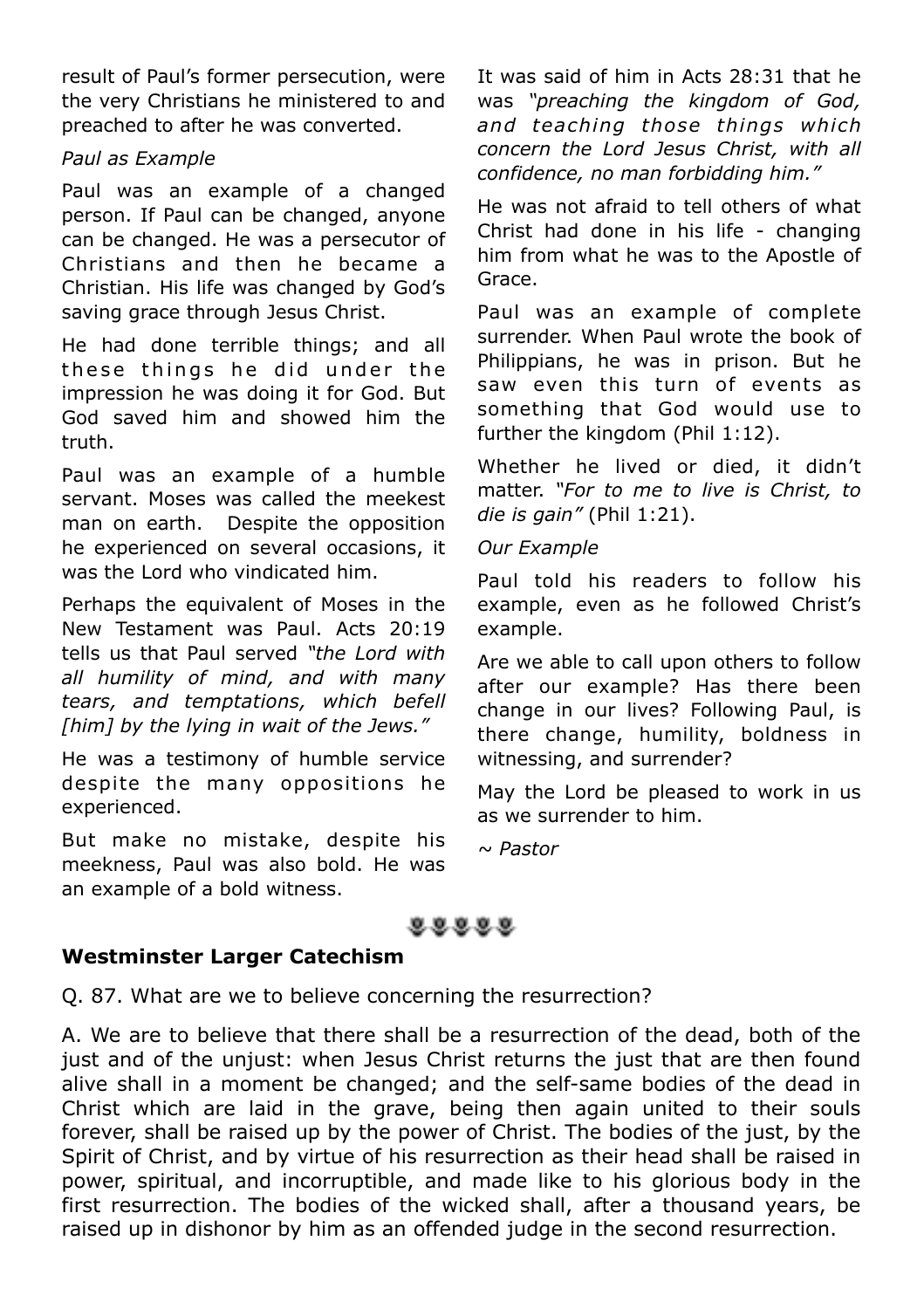# **Worship Service Roster**

| Service                  | This Week (7.8.16)          | Next Week (14.8.16)         |  |
|--------------------------|-----------------------------|-----------------------------|--|
| Speaker                  | Mark Chen                   | Mark Chen                   |  |
| Worship Leader           | Mark Chen                   | Jimmy Orchard               |  |
| Jabez Huang<br>Pianist   |                             | Valerie Ong                 |  |
| Welcomers                | John & Adeline Ng           | Jansen Ng & Eva Chiu        |  |
| <b>Offering Stewards</b> | Vincent Chiu*, Terence Lee* | Paul Butler*, David Lim*    |  |
|                          | Micah Chiang, Jacob Woo     | Ken Chong, Vincent Chiu     |  |
| Usher                    | Merilyn Woo, August Ng      | Josephine Austin, Jemima Ng |  |
|                          | Mary Loh*, Hui Min Chen,    | Peggy Woo*, Jemima Ng,      |  |
| Kitchen Duties           | Nancy Lim, Jesslyn Leow     | Sally Tan                   |  |
| <b>Prayer Meeting</b>    | 12 August 2016              | 19 August 2016              |  |
| Facilitator              | Mark Chen                   | Mark Chen                   |  |
| Pianist<br>Nancy Lim     |                             | Ian Tay                     |  |

#### **Announcements**

- 1. A warm welcome to all worshipers. May God richly bless you. Please stay behind after the service for fellowship and tea.
- 2. We are celebrating the Lord's Supper today. First time visitors wishing to partake the Lord's Supper should see an elder before the service.
- 3. Next week's message: "Kingdom Revival I" (Nehemiah 8:1-18).
- 4. Next week's Junior Worship message "God Rewards Us in His Time" (Esther 2.21-23, 6.1-4). Speaker - Merilyn Woo.
- 5. Men's Bible Study. 7:30 pm, Saturday 13 August 2016 at the residence of Rex Sriharan. For more information, please contact Vincent Chiu at 0417 929 149.
- 6. Covenant Bible Institute has started a 12 part video course this past Friday on the "Farewell Discourses of Jesus (John 13-17)" by Dr Sinclair Ferguson. Please register with Pastor to have access to the online lectures and notes.

| <b>Appointments for the Week</b>         |                                   |                          |                                               |                                                 | Last Lord's Day Tithes & Offering, &       |  |  |
|------------------------------------------|-----------------------------------|--------------------------|-----------------------------------------------|-------------------------------------------------|--------------------------------------------|--|--|
|                                          | <b>WED</b>                        | $10:00$ am               | Craft Group                                   |                                                 | <b>Attendance</b>                          |  |  |
|                                          | FRI                               | 7:45 pm                  |                                               | CBI & Prayer Meeting                            | General Fund - \$3,151.50 (#593 - \$50.00, |  |  |
|                                          | <b>SAT</b>                        | $4:30$ pm                | <b>JF &amp; TF</b>                            |                                                 | #594 - 420.00). Missions Fund - \$830.00   |  |  |
| $7:30$ pm                                |                                   | Men's Bible Study        | $(*595 - $360.00, #596 - $110.00)$ . Building |                                                 |                                            |  |  |
|                                          | $9:00$ am<br>Sunday School<br>SUN |                          |                                               | Fund - \$605.00 (#385 - \$605.00). Total Tithes |                                            |  |  |
|                                          |                                   | 10:00 am Worship Service |                                               |                                                 | & Offering - \$4,586.50. Attendance - 161. |  |  |
|                                          | <b>Building Fund to Date</b>      |                          |                                               |                                                 |                                            |  |  |
| Available Building Fund                  |                                   |                          |                                               | \$67,485.39                                     | <b>Building Fund Account:</b>              |  |  |
| <b>Outstanding Pledges</b><br>\$3,570.00 |                                   |                          |                                               |                                                 |                                            |  |  |
| Last Week's Collection                   |                                   |                          |                                               | \$605.00                                        | Covenant Bible-Presbyterian Church         |  |  |
|                                          |                                   |                          | Total                                         | \$71,660.39                                     | (Westpac Bank, Applecross)                 |  |  |
| $-$ \$416,000.00<br>Outstanding Loan     |                                   |                          |                                               |                                                 | Acct: 316969<br>BSB: 036-031               |  |  |
| Amount Still Needed<br>\$344,339.61      |                                   |                          |                                               |                                                 | SWIFT: WPACAU2S                            |  |  |
|                                          |                                   |                          |                                               |                                                 |                                            |  |  |

Elders: *Mark Chen (Pastor)* 6114 4242, 0415 932 373. *Jimmy Orchard* 0413 274 407. Deacons: *Ken Chong* 0402 553 313. *LH Chua* 0435 601 373. *Terence Lee* 0418 845 617. *Johnson Lim* 0402 145 682. *Jacob Woo* 0421 212 206.